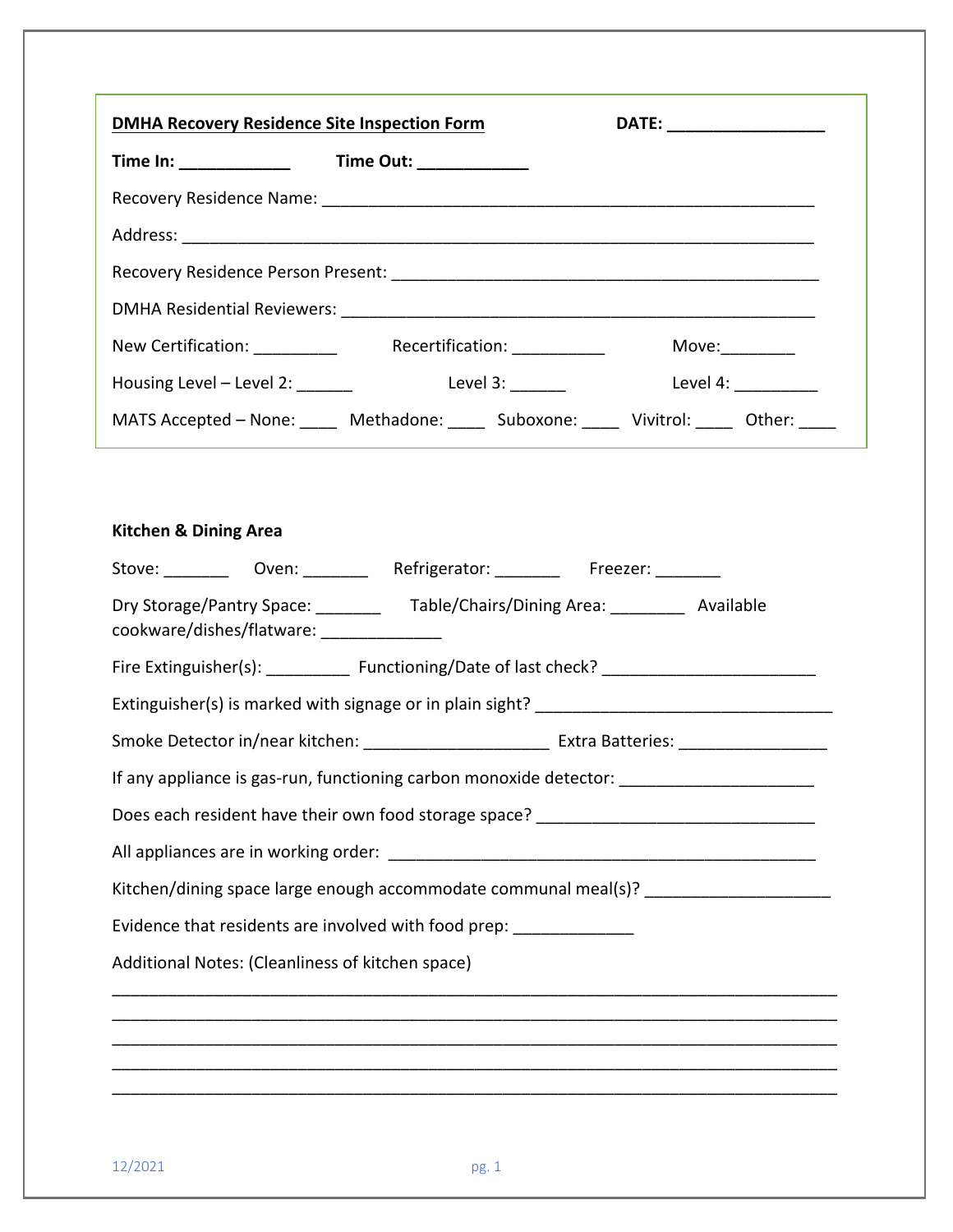**Common Spaces** (Living room, rec room, basement, etc.)

Space is large enough to reasonably accommodate community living and meetings:

Furnishings are typical of those found in single family homes/apartments (not institutional like): \_\_\_\_\_\_\_\_\_\_\_\_\_\_\_\_\_\_\_\_\_\_\_\_\_\_\_\_\_\_\_\_\_\_\_\_\_\_\_\_\_\_\_\_\_\_\_\_\_\_\_\_\_\_\_\_\_\_\_\_\_\_\_\_\_\_\_\_\_\_\_\_\_\_\_\_\_\_

Furnishings are in good condition: \_\_\_\_\_\_\_\_\_\_\_\_\_\_\_\_\_\_\_\_\_\_\_\_\_\_\_\_\_\_\_\_\_\_\_\_\_\_\_\_\_\_\_\_\_\_\_\_\_\_

Group areas have seating for informal socializing, and it looks comfortable and promotes social engagement:

All residents have access to common areas of the home:

Interior is in functional, safe, and clean condition and free of fire hazards:

\_\_\_\_\_\_\_\_\_\_\_\_\_\_\_\_\_\_\_\_\_\_\_\_\_\_\_\_\_\_\_\_\_\_\_\_\_\_\_\_\_\_\_\_\_\_\_\_\_\_\_\_\_\_\_\_\_\_\_\_\_\_\_

Entrances/exits are home-like (e.g., residents have their own key or code to enter and leave): \_\_\_\_\_\_\_\_\_\_\_\_\_\_\_\_\_\_\_\_\_\_\_\_\_\_\_\_\_\_\_\_\_\_\_\_\_\_\_\_\_\_\_\_\_\_\_\_\_\_\_\_\_\_\_\_\_\_\_\_\_\_\_\_\_\_\_\_\_\_\_\_\_\_\_\_\_

\_\_\_\_\_\_\_\_\_\_\_\_\_\_\_\_\_\_\_\_\_\_\_\_\_\_\_\_\_\_\_\_\_\_\_\_\_\_\_\_\_\_\_\_\_\_\_\_\_\_\_\_\_\_\_\_\_\_\_\_\_\_\_\_\_\_\_\_\_\_\_\_\_\_\_\_\_\_ \_\_\_\_\_\_\_\_\_\_\_\_\_\_\_\_\_\_\_\_\_\_\_\_\_\_\_\_\_\_\_\_\_\_\_\_\_\_\_\_\_\_\_\_\_\_\_\_\_\_\_\_\_\_\_\_\_\_\_\_\_\_\_\_\_\_\_\_\_\_\_\_\_\_\_\_\_\_ \_\_\_\_\_\_\_\_\_\_\_\_\_\_\_\_\_\_\_\_\_\_\_\_\_\_\_\_\_\_\_\_\_\_\_\_\_\_\_\_\_\_\_\_\_\_\_\_\_\_\_\_\_\_\_\_\_\_\_\_\_\_\_\_\_\_\_\_\_\_\_\_\_\_\_\_\_\_ \_\_\_\_\_\_\_\_\_\_\_\_\_\_\_\_\_\_\_\_\_\_\_\_\_\_\_\_\_\_\_\_\_\_\_\_\_\_\_\_\_\_\_\_\_\_\_\_\_\_\_\_\_\_\_\_\_\_\_\_\_\_\_\_\_\_\_\_\_\_\_\_\_\_\_\_\_\_ \_\_\_\_\_\_\_\_\_\_\_\_\_\_\_\_\_\_\_\_\_\_\_\_\_\_\_\_\_\_\_\_\_\_\_\_\_\_\_\_\_\_\_\_\_\_\_\_\_\_\_\_\_\_\_\_\_\_\_\_\_\_\_\_\_\_\_\_\_\_\_\_\_\_\_\_\_\_ \_\_\_\_\_\_\_\_\_\_\_\_\_\_\_\_\_\_\_\_\_\_\_\_\_\_\_\_\_\_\_\_\_\_\_\_\_\_\_\_\_\_\_\_\_\_\_\_\_\_\_\_\_\_\_\_\_\_\_\_\_\_\_\_\_\_\_\_\_\_\_\_\_\_\_\_\_\_ \_\_\_\_\_\_\_\_\_\_\_\_\_\_\_\_\_\_\_\_\_\_\_\_\_\_\_\_\_\_\_\_\_\_\_\_\_\_\_\_\_\_\_\_\_\_\_\_\_\_\_\_\_\_\_\_\_\_\_\_\_\_\_\_\_\_\_\_\_\_\_\_\_\_\_\_\_\_ \_\_\_\_\_\_\_\_\_\_\_\_\_\_\_\_\_\_\_\_\_\_\_\_\_\_\_\_\_\_\_\_\_\_\_\_\_\_\_\_\_\_\_\_\_\_\_\_\_\_\_\_\_\_\_\_\_\_\_\_\_\_\_\_\_\_\_\_\_\_\_\_\_\_\_\_\_\_

Exit signs are posted above all exits: \_\_\_\_\_\_\_\_\_\_\_\_\_\_\_\_\_\_\_\_\_\_\_\_\_\_\_\_\_\_\_\_\_\_\_\_\_\_\_\_\_\_\_\_\_\_\_\_

Additional Notes: (Cleanliness of common spaces)

## **Exterior/Outdoor Living Space(s)**

The property and the structure are consistently maintained YES \_\_\_\_ NO

Exterior of the property is in a functional, safe and clean condition and free of fire hazards YES\_\_\_\_\_\_ NO \_\_\_\_\_

Exterior furniture is intended for outdoor use only/is not interior-type furniture YES NO

Smoke-free living environment policy and/or designated smoking area outside of the residence YES NO

Parking courtesy rules where street parking is scarce, or setting does not have own driveway/parking lot YES \_\_\_ NO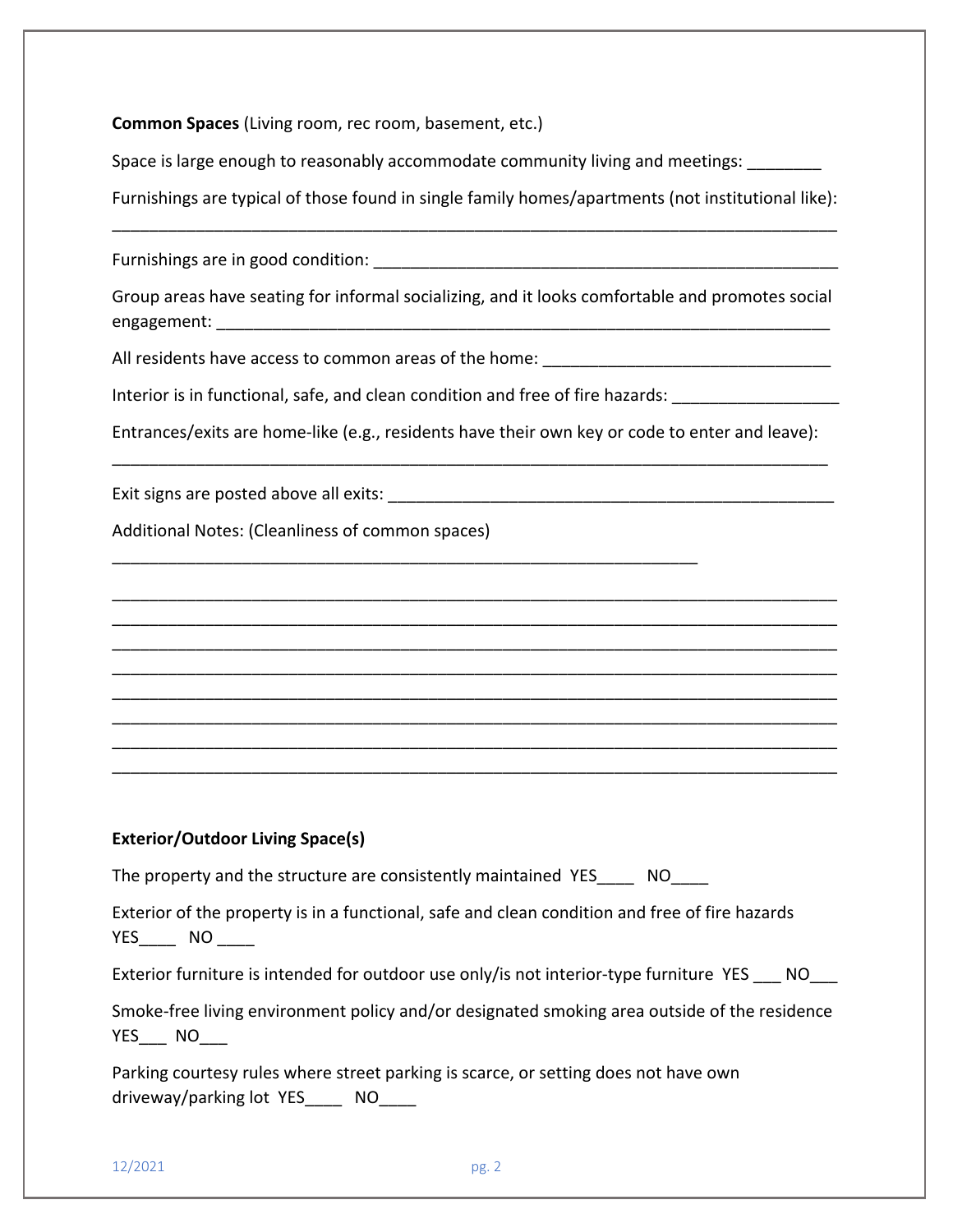If recovery residence is in a residential neighborhood, there are no external indications that the property is anything other than a single-family household typical of the neighborhood YES\_\_\_\_\_ NO\_\_\_\_\_

\_\_\_\_\_\_\_\_\_\_\_\_\_\_\_\_\_\_\_\_\_\_\_\_\_\_\_\_\_\_\_\_\_\_\_\_\_\_\_\_\_\_\_\_\_\_\_\_\_\_\_\_\_\_\_\_\_\_\_\_\_\_\_\_\_\_\_\_\_\_\_\_\_\_\_\_\_\_ \_\_\_\_\_\_\_\_\_\_\_\_\_\_\_\_\_\_\_\_\_\_\_\_\_\_\_\_\_\_\_\_\_\_\_\_\_\_\_\_\_\_\_\_\_\_\_\_\_\_\_\_\_\_\_\_\_\_\_\_\_\_\_\_\_\_\_\_\_\_\_\_\_\_\_\_\_\_ \_\_\_\_\_\_\_\_\_\_\_\_\_\_\_\_\_\_\_\_\_\_\_\_\_\_\_\_\_\_\_\_\_\_\_\_\_\_\_\_\_\_\_\_\_\_\_\_\_\_\_\_\_\_\_\_\_\_\_\_\_\_\_\_\_\_\_\_\_\_\_\_\_\_\_\_\_\_ \_\_\_\_\_\_\_\_\_\_\_\_\_\_\_\_\_\_\_\_\_\_\_\_\_\_\_\_\_\_\_\_\_\_\_\_\_\_\_\_\_\_\_\_\_\_\_\_\_\_\_\_\_\_\_\_\_\_\_\_\_\_\_\_\_\_\_\_\_\_\_\_\_\_\_\_\_\_ \_\_\_\_\_\_\_\_\_\_\_\_\_\_\_\_\_\_\_\_\_\_\_\_\_\_\_\_\_\_\_\_\_\_\_\_\_\_\_\_\_\_\_\_\_\_\_\_\_\_\_\_\_\_\_\_\_\_\_\_\_\_\_\_\_\_\_\_\_\_\_\_\_\_\_\_\_\_ \_\_\_\_\_\_\_\_\_\_\_\_\_\_\_\_\_\_\_\_\_\_\_\_\_\_\_\_\_\_\_\_\_\_\_\_\_\_\_\_\_\_\_\_\_\_\_\_\_\_\_\_\_\_\_\_\_\_\_\_\_\_\_\_\_\_\_\_\_\_\_\_\_\_\_\_\_\_ \_\_\_\_\_\_\_\_\_\_\_\_\_\_\_\_\_\_\_\_\_\_\_\_\_\_\_\_\_\_\_\_\_\_\_\_\_\_\_\_\_\_\_\_\_\_\_\_\_\_\_\_\_\_\_\_\_\_\_\_\_\_\_\_\_\_\_\_\_\_\_\_\_\_\_\_\_\_ \_\_\_\_\_\_\_\_\_\_\_\_\_\_\_\_\_\_\_\_\_\_\_\_\_\_\_\_\_\_\_\_\_\_\_\_\_\_\_\_\_\_\_\_\_\_\_\_\_\_\_\_\_\_\_\_\_\_\_\_\_\_\_\_\_\_\_\_\_\_\_\_\_\_\_\_\_\_

\_\_\_\_\_\_\_\_\_\_\_\_\_\_\_\_\_\_\_\_\_\_\_\_\_\_\_\_\_\_\_\_\_\_\_\_\_\_\_\_\_\_\_\_\_\_\_\_\_\_\_\_\_\_\_\_\_\_\_\_\_\_\_

Additional Notes: (Cleanliness of outdoor spaces)

## **Bedrooms**

| #1 Bedroom - Bed Total: ______ Hanging space of 2ft for each person: ______<br>2-4 drawers (equaling approx. 36 inches) for each person: ___________ Smoke detector: ________ |
|-------------------------------------------------------------------------------------------------------------------------------------------------------------------------------|
| Evacuation Safety Map posted on/by door: ______                                                                                                                               |
| #2 Bedroom - Bed Total: _______ Hanging space of 2ft for each person: ______                                                                                                  |
| 2-4 drawer (equaling approx. 36 inches) for each person: ____________ Smoke detector: ________                                                                                |
| Evacuation Safety Map posted on/by door: _______                                                                                                                              |
| #3 Bedroom - Bed Total: _______ Hanging space of 2ft for each person: _______                                                                                                 |
| 2-4 drawers (equaling approx. 36 inches) for each person: _________ Smoke detector: ________                                                                                  |
| Evacuation Safety map posted on/by door: ______                                                                                                                               |
| #4 Bedroom - Bed Total: _______ Hanging space of 2ft for each person: ______                                                                                                  |
| 2-4 drawer (equaling approx. 36 inches) for each person: _________ Smoke detector: ________                                                                                   |
| Evacuation Safety map posted on/by door: ______                                                                                                                               |
| #5 Bedroom - Bed Total: _______ Hanging space of 2ft for each person: _______                                                                                                 |
| 2-4 drawer (equaling approx. 36 inches) for each person: ___________ Smoke detector: _________                                                                                |
| Evacuation Safety map posted on/by door:                                                                                                                                      |
|                                                                                                                                                                               |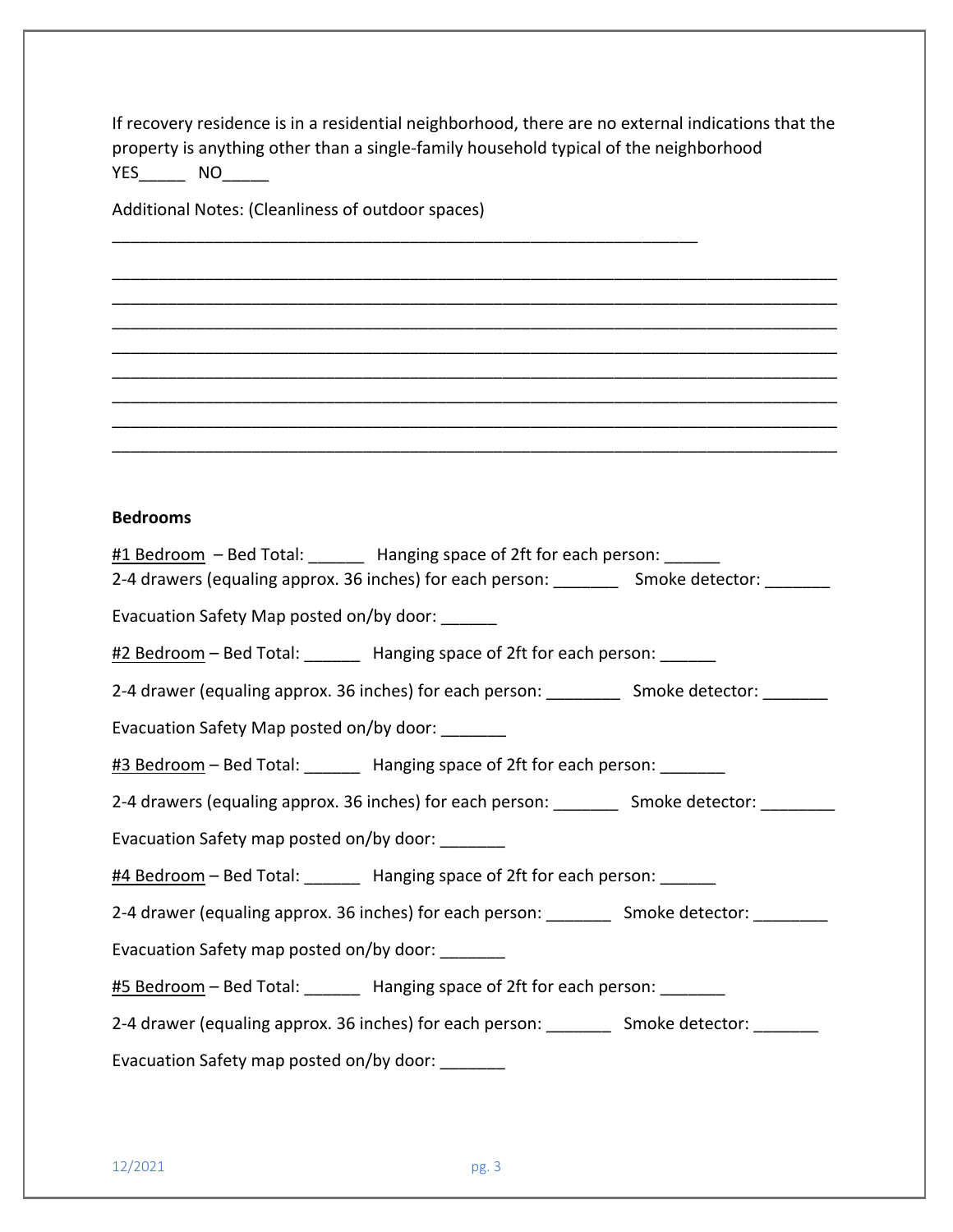Additional Notes: (Cleanliness of bedrooms)

| <b>Bathrooms</b>                                                                  |
|-----------------------------------------------------------------------------------|
| #1 Bathroom - Toilet: ______ Tub/Shower: ______ Sink: ______ Clean: ______        |
| #2 Bathroom - Toilet: ______ Tub/Shower: ______ Sink: ______ Clean: ______        |
| #3 Bathroom - Toilet: ______ Tub/Shower: ______ Sink: ______ Clean: ______        |
| #4 Bathroom - Toilet: ______ Tub/Shower: ______ Sink: ______ Clean: ______        |
| Additional Notes: (Cleanliness of bathrooms)                                      |
|                                                                                   |
|                                                                                   |
|                                                                                   |
|                                                                                   |
|                                                                                   |
| <b>Miscellaneous</b>                                                              |
| Laundry - Accessible to all residents: __________ All appliances work: _________  |
|                                                                                   |
| Information Posted - House rules: _____________ Parking courtesy rules: _________ |
| Pest Control Protocol: _____________________                                      |
|                                                                                   |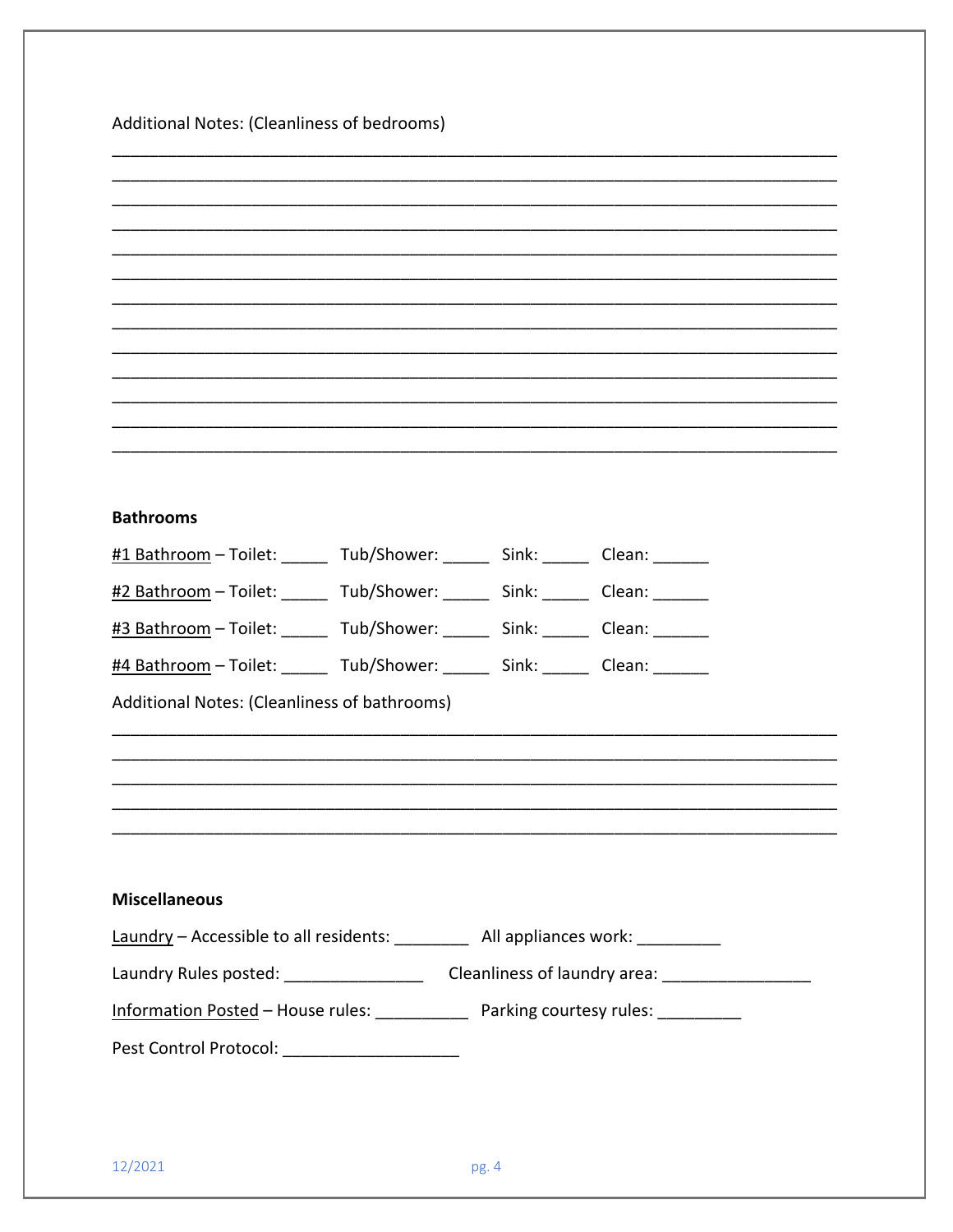Grievance policy: \_\_\_\_\_\_\_\_\_\_\_\_\_ Weekly activity schedule: \_\_\_\_\_\_\_\_\_\_ Community/residence meetings held weekly:

Household chores list/schedule: \_\_\_\_\_\_\_\_\_\_ Emergency numbers: \_\_\_\_\_\_\_\_\_\_\_

Emergency procedures (protocol for overdose): \_\_\_\_\_\_\_\_\_\_\_ NARCAN & Instructions: \_\_\_\_\_\_\_\_

Community Resources: \_\_\_\_\_\_\_\_\_\_\_\_ Paid Work Arrangements: \_\_\_\_\_\_\_\_\_\_\_

Resident's Rights & Requirements: \_\_\_\_\_\_\_\_\_

Accounting – System produces clear statements of financial dealings: Reasonable time frames for statements: <br>  $\Delta$  Accurate recording of charges/payments:

3<sup>rd</sup> party payments are noted:

Evidence residents share in household expenses: \_\_\_\_\_\_\_\_\_\_

Staff files – Training/certification for cultural responsiveness and competence:

Evidence of ongoing performance development appropriate to staff roles and residence level:

Evidence that management/supervisory staff acknowledge staff achievements and professional development: \_\_\_\_\_\_\_\_\_

Resident files – Signed/dated Statement of Understanding of Rights and Requirements for each resident: Emergency contact information:

Documentation that resident's are encourage to do at least one: work/school/volunteer (Lvl 2 + 3) participate in mutual aid/caregiving participate in social/physical/creative activities\_\_\_\_\_\_\_, participate in daily/weekly community activities\_\_\_\_\_\_\_, participate in daily/weekly programming (Lvl 3+4)\_\_\_\_\_\_\_

Evidence that residents help develop and participate in individualized recovery planning with exit plan/strategy: \_\_\_\_\_\_\_\_\_\_

Housing Files – Documentation of annual inspections/maintenance for smoke & carbon monoxide detectors and fire extinguishers: \_\_\_\_\_\_\_\_

Evidence that fire/emergency drills taken place regularly with supporting documentation: \_\_\_\_

\_\_\_\_\_\_\_\_\_\_\_\_\_\_\_\_\_\_\_\_\_\_\_\_\_\_\_\_\_\_\_\_\_\_\_\_\_\_\_\_\_\_\_\_\_\_\_\_\_\_\_\_\_\_\_\_\_\_\_\_\_\_\_\_\_\_\_\_\_\_\_\_\_\_\_\_\_\_ \_\_\_\_\_\_\_\_\_\_\_\_\_\_\_\_\_\_\_\_\_\_\_\_\_\_\_\_\_\_\_\_\_\_\_\_\_\_\_\_\_\_\_\_\_\_\_\_\_\_\_\_\_\_\_\_\_\_\_\_\_\_\_\_\_\_\_\_\_\_\_\_\_\_\_\_\_\_ \_\_\_\_\_\_\_\_\_\_\_\_\_\_\_\_\_\_\_\_\_\_\_\_\_\_\_\_\_\_\_\_\_\_\_\_\_\_\_\_\_\_\_\_\_\_\_\_\_\_\_\_\_\_\_\_\_\_\_\_\_\_\_\_\_\_\_\_\_\_\_\_\_\_\_\_\_\_ \_\_\_\_\_\_\_\_\_\_\_\_\_\_\_\_\_\_\_\_\_\_\_\_\_\_\_\_\_\_\_\_\_\_\_\_\_\_\_\_\_\_\_\_\_\_\_\_\_\_\_\_\_\_\_\_\_\_\_\_\_\_\_\_\_\_\_\_\_\_\_\_\_\_\_\_\_\_ \_\_\_\_\_\_\_\_\_\_\_\_\_\_\_\_\_\_\_\_\_\_\_\_\_\_\_\_\_\_\_\_\_\_\_\_\_\_\_\_\_\_\_\_\_\_\_\_\_\_\_\_\_\_\_\_\_\_\_\_\_\_\_\_\_\_\_\_\_\_\_\_\_\_\_\_\_\_

Additional Notes:

\_\_\_\_\_\_\_\_\_\_\_